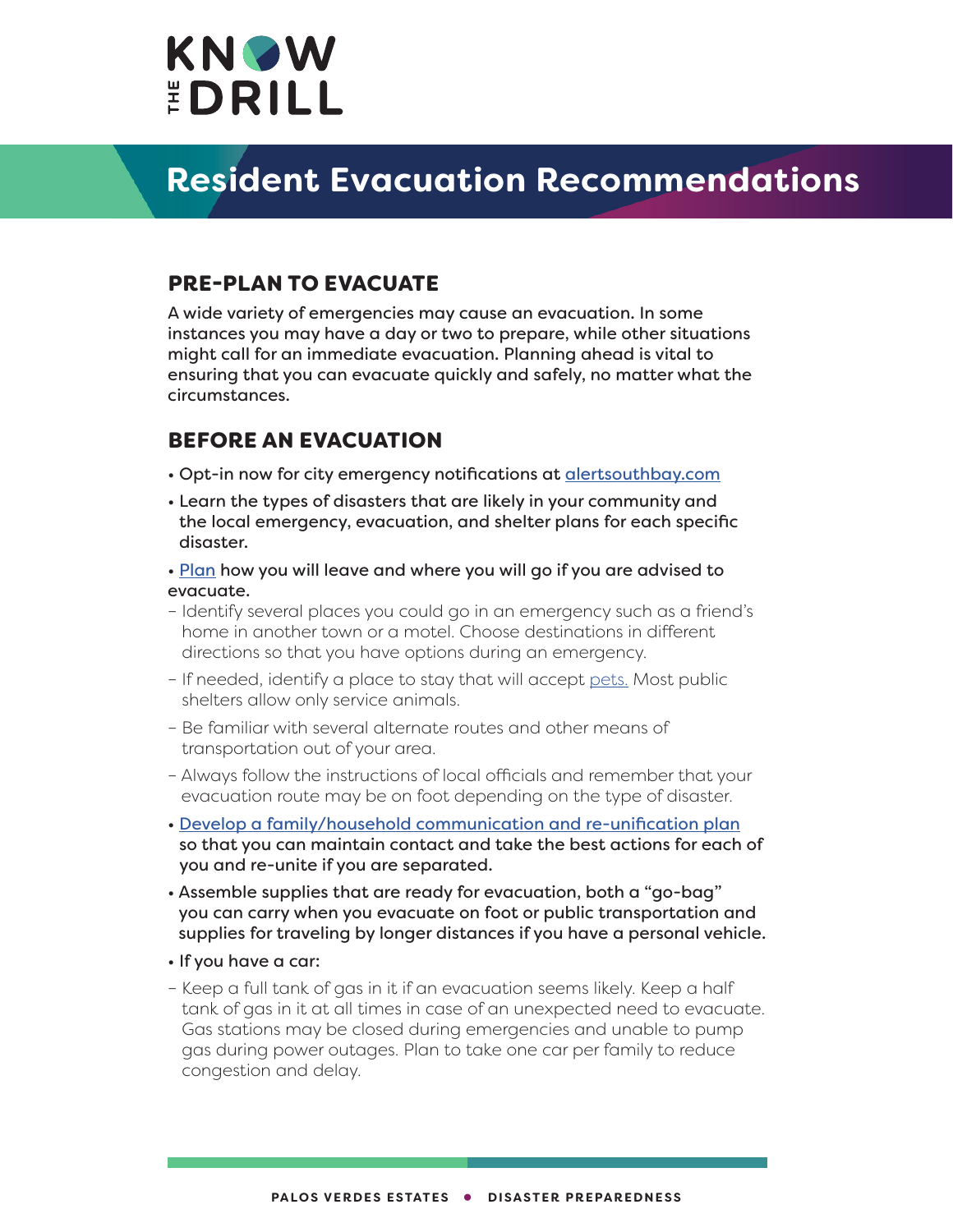

- Make sure you have a portable [emergency kit in the car.](https://www.ready.gov/car)
- If you do not have a car, plan how you will leave if needed. Make arrangements with family, friends or your local government.

#### IMMEDIATE RISK CAUSING AN EVACUATION

If you smell gas, smoke, see fire or otherwise fear for your safety, evacuate household occupants immediately. From a safe location, call 9-1-1 and report the incident and look for official emergency notifications.

### GENERAL EVACUATION ORDERS

If local officials issue evacuation orders, use the evacuation routes and methods specified; carpool whenever possible. If time allows:

- Wear sturdy shoes, long-sleeve shirts and pants.
- Bring car keys, credit cards, road maps, cell phone, charger and important phone numbers.
- Bring your Go-bag.
- If you have a pet, make sure it is wearing a collar, and bring it in a pet carrier labeled with your name and the pet's name. Bring your pet's Gobag.
- Lock your home and shut off the water and electricity, but leave gas on unless instructed otherwise.
- Leave a note or tell a neighbor where you are going.

• Once you arrive at a safe location, call your out-of-area emergency contact.

### DURING AN EVACUATION

Immediately following a large disaster, suitable shelter sites will be selected from a pre-designated list based on areas of need and estimated numbers of displaced persons. Each site must be inspected for safety prior to being opened to the public. Therefore, it is not possible to say with advance certainty which sites will actually operate as disaster shelters. As soon as disaster sites have been formally designated, this list will be announced through local media to the public. If it is unsafe to shelterin-place, and you do not have an alternative, evacuate to a designated emergency shelter.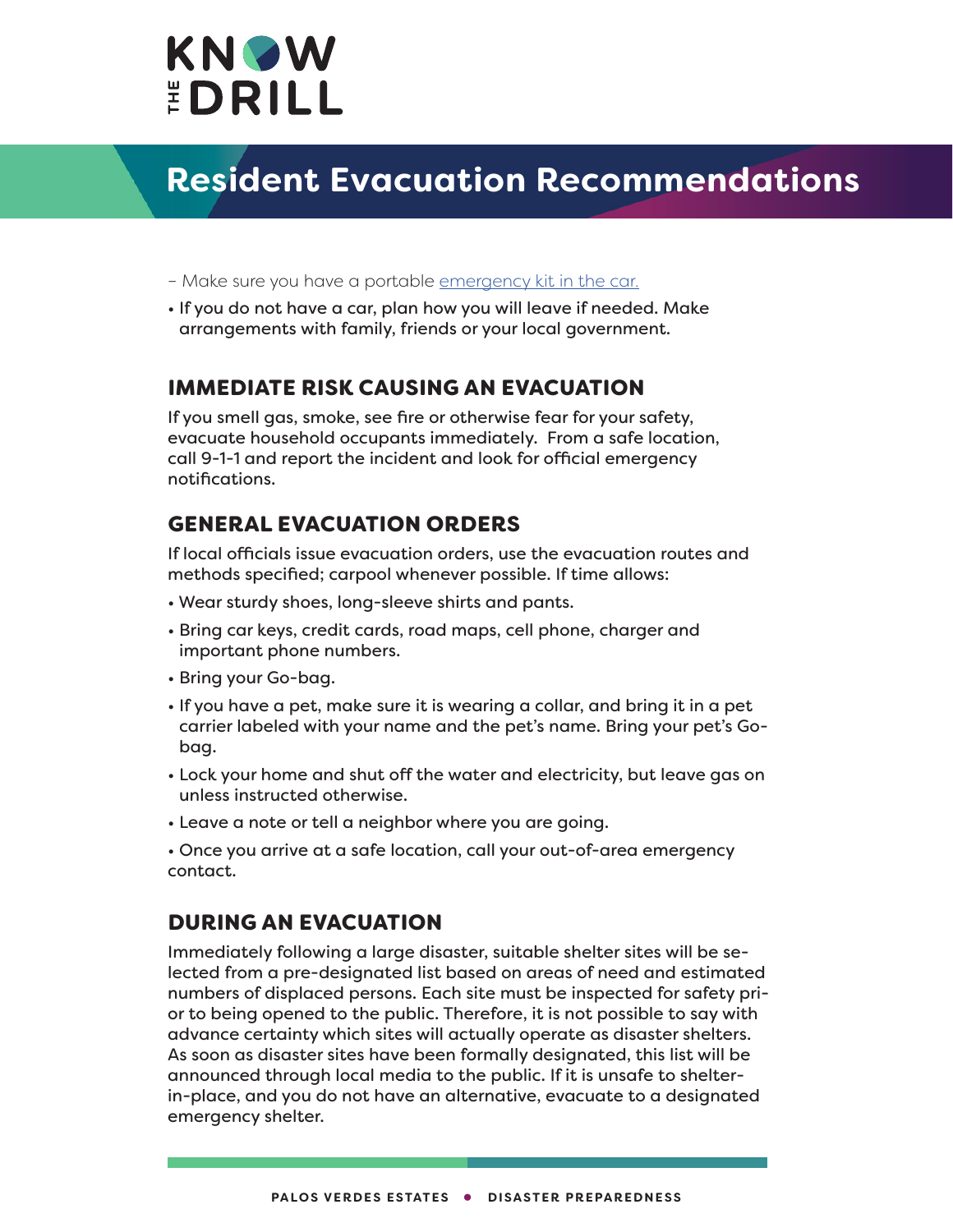

- A list of open shelters can be found during an active disaster in your local area by downloading the [FEMA app](https://www.fema.gov/about/news-multimedia/mobile-app-text-messages).
- Listen to a battery-powered radio and follow local evacuation instructions.
- Take your [emergency supply kit.](https://www.ready.gov/kit)
- Initially, emergency shelters may not be able to provide basic supplies and materials. Consider bringing extra items (e.g. blanket, pillow, air mattress, towel, washcloth, diapers, food and supplies for infants.)
- Leave early enough to avoid being trapped by severe weather.
- Take your pets with you, but understand that only service animals may be permitted in public shelters. [Plan how you will care for your pets in](https://www.ready.gov/pets)  [an emergency now.](https://www.ready.gov/pets)
- If you cannot make other plans for your pets, Animal Care and Control staff will be available at "human" shelters to help with pet sheltering needs.
- If time allows:
- Text, call or email the out-of-state contact in your [family](https://www.ready.gov/plan)  [communications plan.](https://www.ready.gov/plan) Tell them where you are going.
- Secure your home by closing and locking doors and windows. For a full city evacuation it is often recommended to leave a door unlocked for first responders.
- Unplug electrical equipment such as radios, televisions and small appliances. Leave freezers and refrigerators plugged in unless there is a risk of flooding. If there is damage to your home and you are instructed to do so, shut off water, gas and electricity before leaving.
- Leave a note telling others when you left and where you are going.
- Wear sturdy shoes and clothing that provides some protection such as long pants, long-sleeved shirts and a hat.
- Check with neighbors who may need a ride.
- Follow recommended evacuation routes. Do not take shortcuts; they may be blocked.
- Be alert for road hazards such as washed-out roads or bridges and downed power lines. Do not drive into flooded areas.